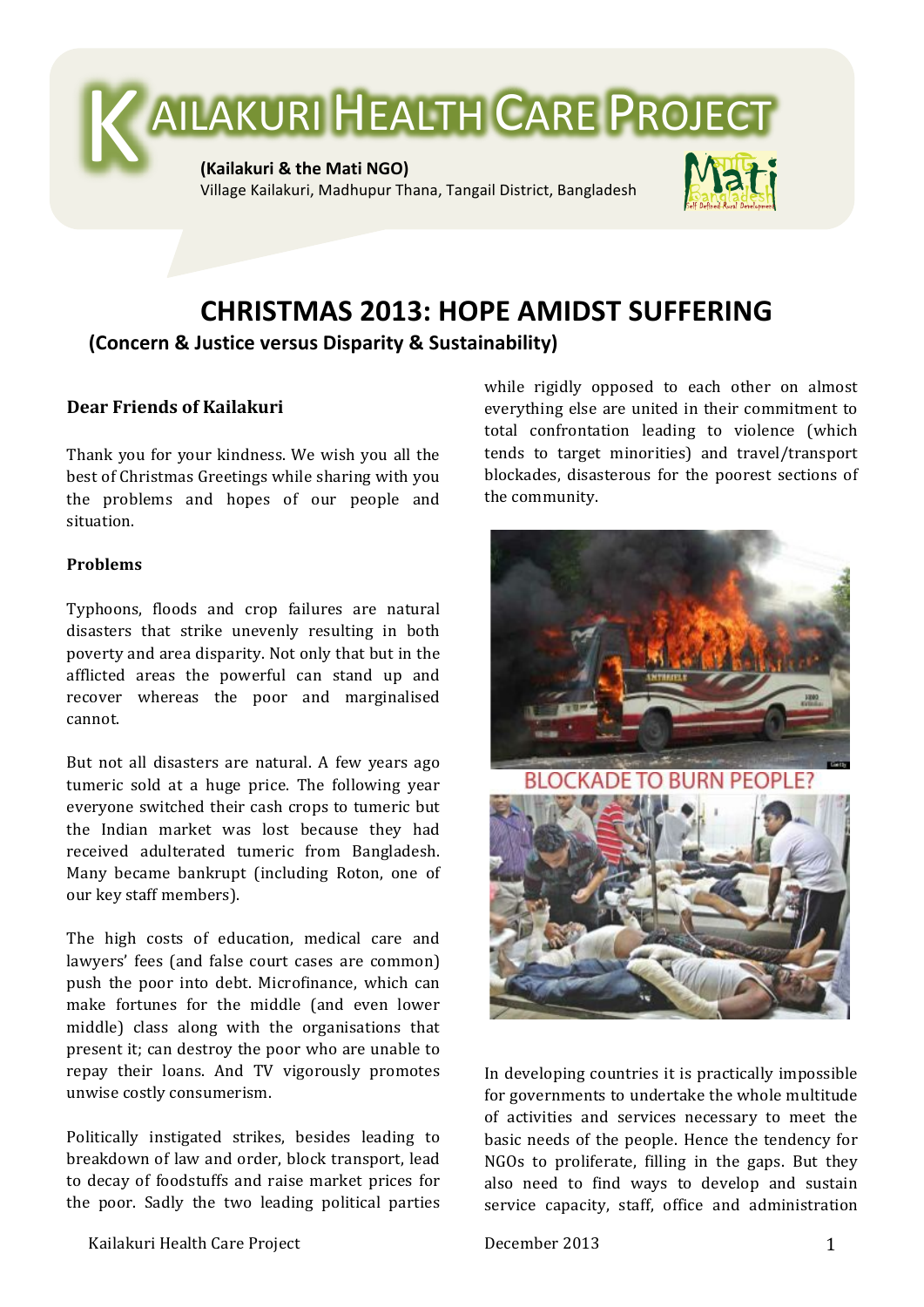requirements, and they come unders pressure for sustainability from international aid organisations (freeing the donors from ongoing obligation). A lot of effort and efficiency is needed. Success however can lead to NGO affluence, even sometimes turning the NGO into a profit-making business hardly distinguishable from other profit-making businesses. Part of the cost may come from client payments. But even when payments are not taken from the poor, buildings, sophisticated administration and huge staff salaries cutting into service expenditure can in fact help sustain disparity.

If it is recognised that social inequality is of itself problem creating for the low income sector then it becomes apparent that despite various health and development activities it may be possible for NGOs to be not having very much effect on disparity issues. Then the bitter irony is revealed. Schemes which make organisations sustainable may be the very schemes which make solutions either unreachable or unsustainable.



A clear example of this is the medical college hospital. In order to be sustainable it must take high fees from its students. This means only the children of wealthy families (which compete economically with poor families) can afford medical education. In order to attract these students it must present a medical education that prepares for high paying employment in urban hospitals either in Bangladesh or overseas.

The Kailakuri Health Care Project (KHCP) is committed to health care for the poorest. It achieves this in three ways:

(1) Making costs very low (this requires prioritisation, simple low cost methods and low salaries). At Kailakuri salaries are low because the staff are local poor people caring for those in their own communities:



- (2) Joining hands with other health organisations for cost sharing; and
- $(3)$  Finding external funding (this requires effective communication and information transfer).

However it is necessary to have medical supervision in order to satisfy government authorities. Doctors Jason and Merindy will not begin working at Kailakuri until July 2015 and because of language study will not be fulltime until July 2016. Even then they will be returning to America for six months every three years.

However it is necessary to have medical supervision in order to satisfy government authorities. Doctors Jason and Merindy will not begin working at Kailakuri until July 2015 and because of language study will not be fulltime until July 2016. Even then they will be returning to America for six months every three years.

Kailakuri needs Bangladeshi doctors as well. The difficulty is that the doctors produced by the medical colleges have been trained for and are eager to work in sophisticated urban situations employing costly technology and costly treatments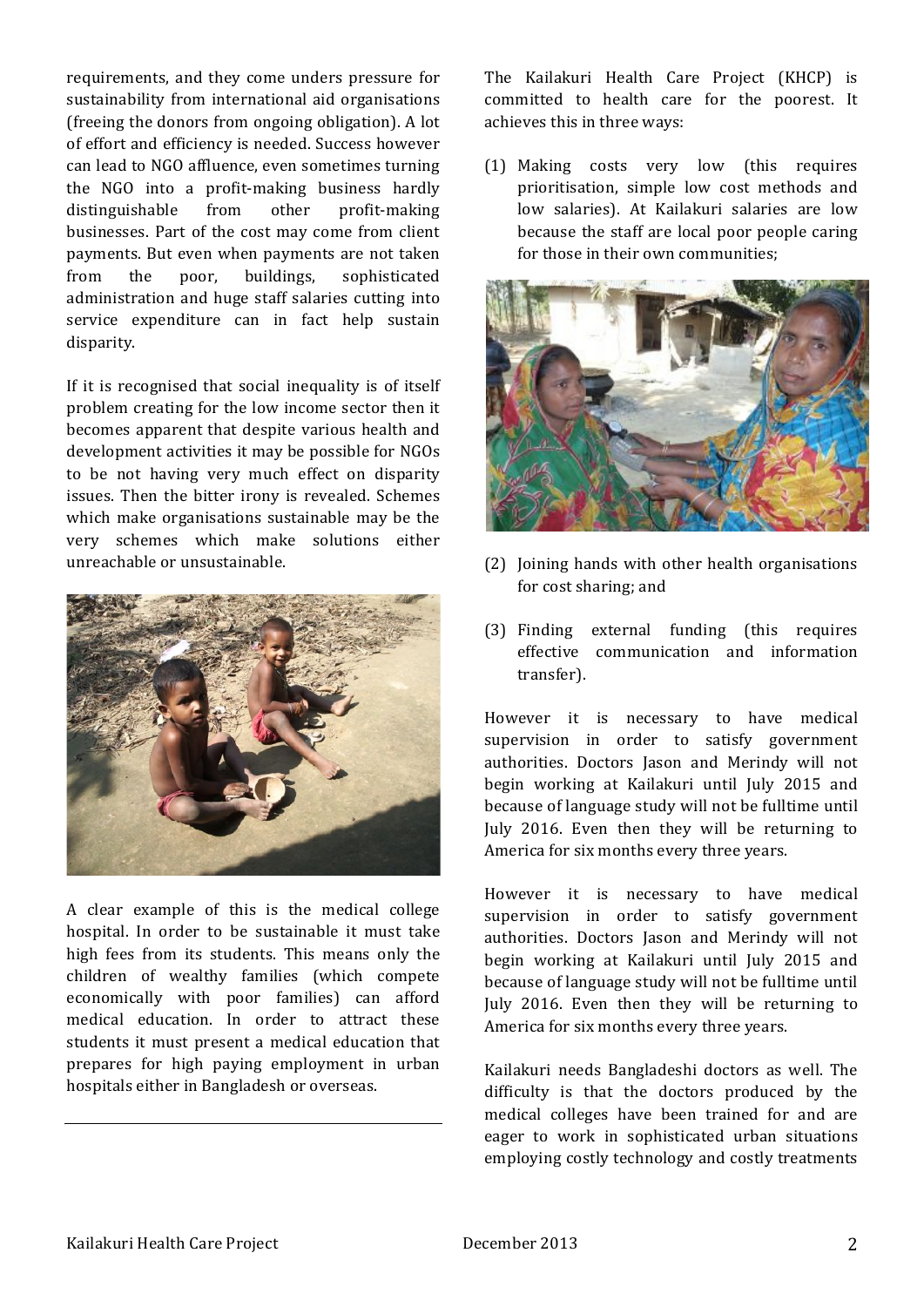and have great difficulty with the hardships, frustrations and income levels pertaining to living with the poor. Even with high salaries it is almost unknown for doctors to continue on in remote rural areas. This is the problem that Kailakuri faces. We are still hunting for Bangladeshi doctors.

## **Solutions**

1. I was recently asked to give a week's talks to medical students and others at the Gono Shashthya Kendra (GK). This is a very famous health organisation established by Dr Zafrullah Chowdhury (a wartime surgeon in  $1971$  at the end of the Liberation War) and has always been a champion of poverty issues, health for the poor and empowerment of women. The 2000 student medical college is headed by Prof. Laila who was a freedom fighter. She saw her father and other relatives shot before her eyes and for three days they were not allowed to touch the bodies left out in the rain. She is a woman of great courage and determination. The medical college is excellent but suffers from the same problem, how to get the graduates to go to the poor. I was invited to help with motivation.



They have two schemes which may well turn to our benefit:

i) Rotating interns are required to do three months in village centres. If we could have an arrangement of GK internee doctors rotating through KHCP this would enable the project to fulfil government regulations in the event of there are being no other regular ongoing doctor. And being internee doctors, it would be a requirement for their registration that they follow the standard treatments of the project and other rules necessary to keep costs low and services effective.



ii) GK has a small number of poor medical students whom they fund on the condition of a five-year bondage. If we could enter into partnership with GK and get five year rotating GK doctors then not only would that ensure our government acceptability but also they would be with us for long enough to fully identify, teach staff and strengthen and adjust programmes.

2. We have now become a part of the MATI NGO based in Mymensingh. This NGO is committed to the alleviation of poverty and determined to do it in a way that does not sacrifice the sustainability of people to the sustainability of structures and high salaries. Lenen Rahman is the executive director and a friend of the principal of the Mymensingh Community Based Medical College Hospital whose official aim is to prepare doctors to work in rural areas (a hard task for a private medical college!!). The principal wants to visit Kailakuri and check it out as a possible venue for rotating interns, another possible solution to our problem!

KHCP believes it has found the solution to health care for the poor, health care to overcome disparity. Do we have to allow disparity to block it?! Somehow we have to find doctors who will recognise the problems and share our commitment to solve them. And it is not only Kailakuri. 85% of Bangladesh's 160 million people are rural, 30% are poor and 20% extremely poor.